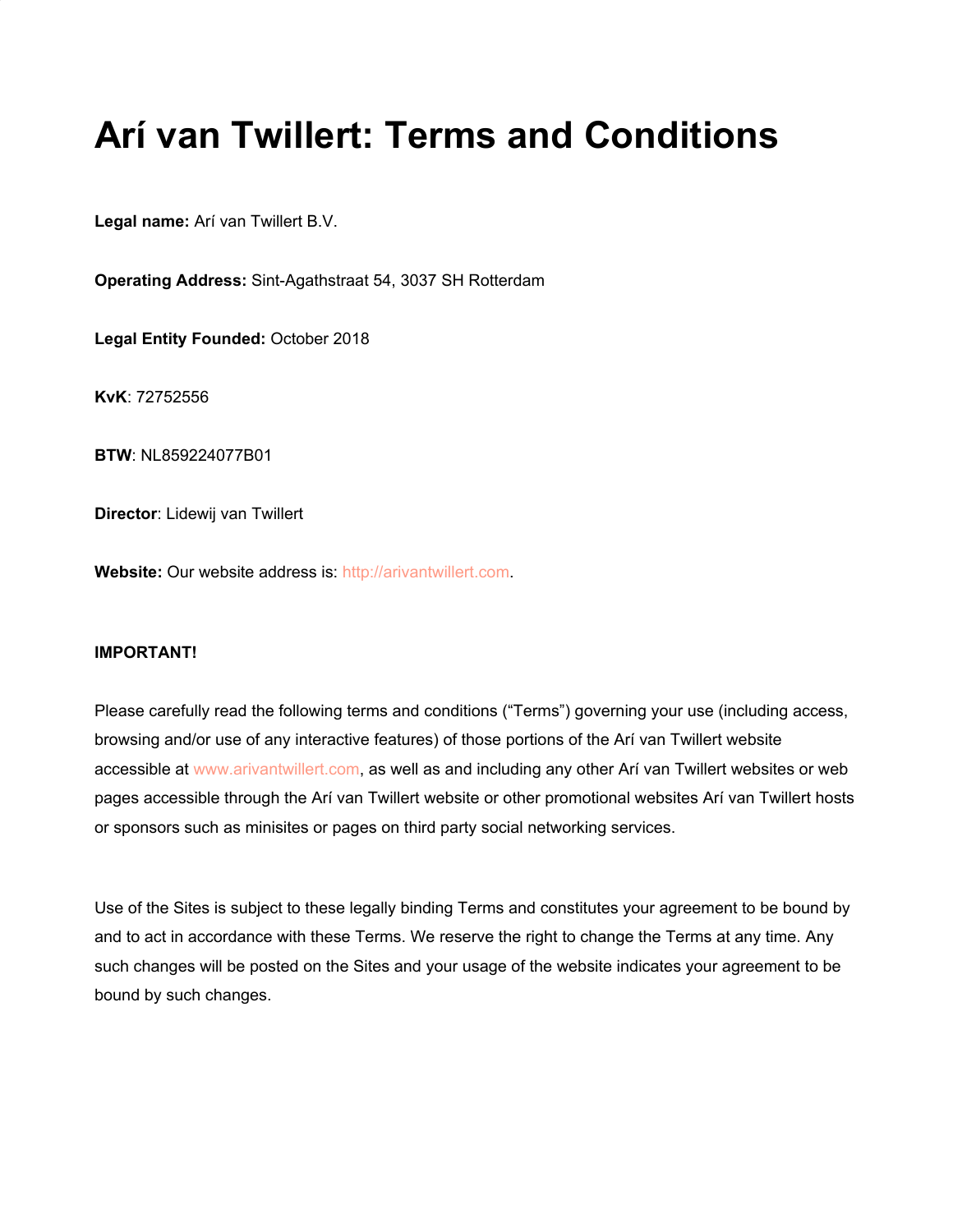### **Ownership Rights and Use of Sight Material**

Arí van Twillert and/or its worldwide affiliates ("Arí van Twillert") own all rights, title and interest in and to the Sites and/or own the content and applications on the Sites (including on social network websites).

Arí van Twillert owns all copyrights for all material on the Sites or has a valid right from a third party to use the material on the Sites. Arí van Twillert also owns all trademarks, service marks, trade names, logos and domain names used on or in connection with the Sites or has a valid right from a third party to use any such material. Any modification or use of the materials from the Sites for any purpose not explicitly permitted is a violation of Arí van Twillert's copyright and other proprietary rights.

No part of the Sites may be copied, reproduced, republished, uploaded, posted, transmitted or distributed in any manner whatsoever, except for viewing purposes, without the prior written consent of Arí van Twillert. This prohibition also includes framing any content from the Sites, as well as unauthorized linking.

#### **Disclaimer/Limitation on Liability**

Use of and browsing in the Sites are at your own risk. Neither Arí van Twillert nor any party representing or otherwise affiliated with Arí van Twillert in creating or presenting the Sites are liable for any direct, indirect, special, punitive, incidental, exemplary or consequential damages arising out of your use of the Sites, except where such liability or damage is the result of Arí van Twillert's own negligence, fraud, willful injury or willful violation of law. To the extent permitted by law and without limiting any of the foregoing, everything on the Sites is provided to you on an "as is" basis, without warranty, either express or implied, of any kind, including, but not limited to, the implied warranties of merchantability, fitness for a specific purpose, freedom from computer virus, or non-infringement.

Solicited information that you submit to Arí van Twillert by email in order to register or sign up, purchase products and/or to submit appropriate questions to the Sites are subject to our [Privacy Policy.](https://arivantwillert.com/privacy-policy/) All unsolicited reviews, comments or other submissions, including ideas, concepts, techniques, know-how and the like, shall not be treated as confidential by Arí van Twillert and Arí van Twillert may use such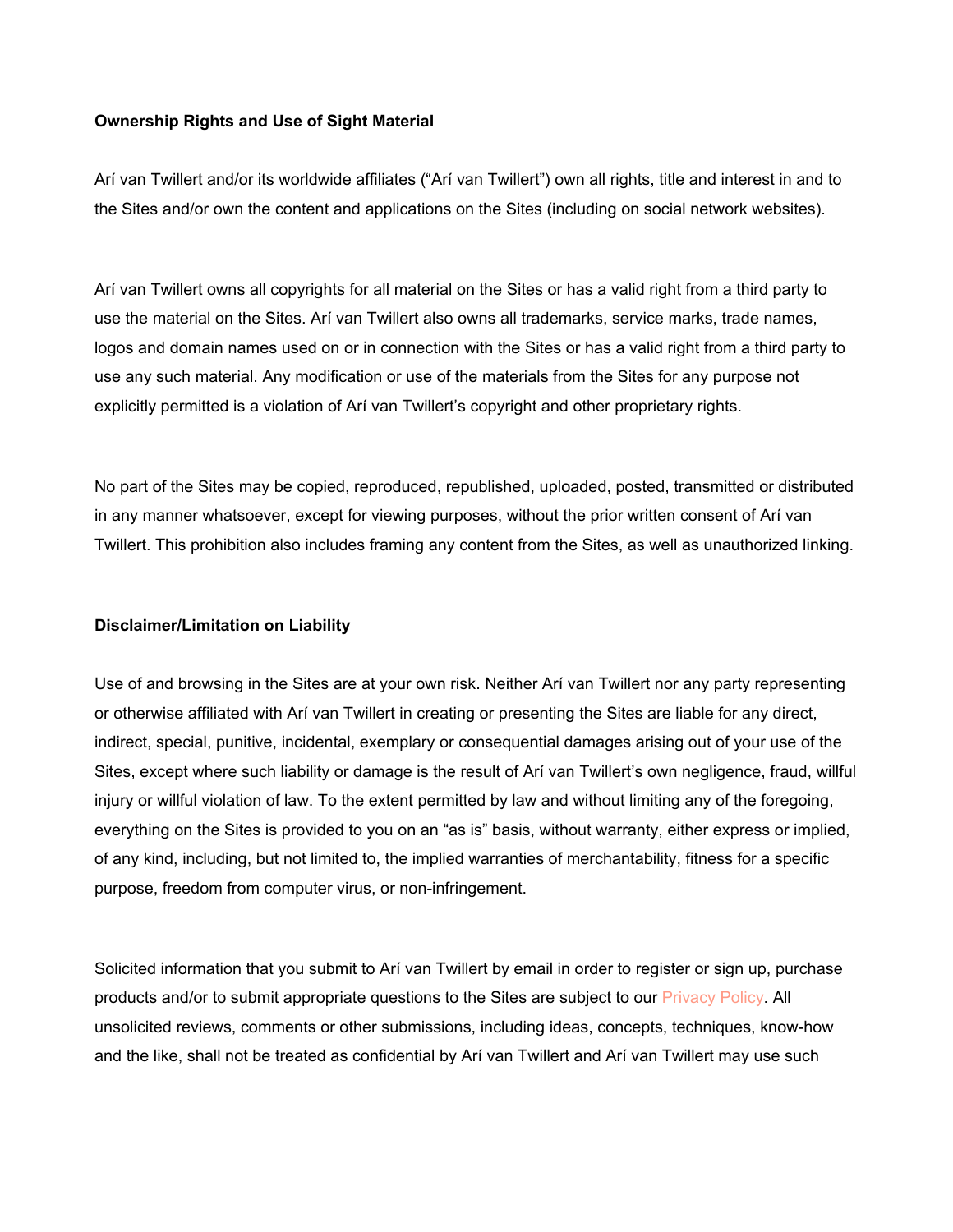materials in any manner that it deems appropriate. For more information on this topic, please see our [Privacy Policy](https://arivantwillert.com/privacy-policy/)

# **Links**

Arí van Twillert is not responsible for third party websites that link to or from the Sites. Arí van Twillert does not endorse any such sites or the goods or services offered on such sites. Arí van Twillert disclaims all responsibility for the accuracy of any of the information provided on such linked sites and any goods or services provided or purchased from such sites. Arí van Twillert shall not be held liable or responsible for the content of any sites that link to or from the Sites.

# **Accuracy of Information**

Arí van Twillert takes reasonable steps to ensure the accuracy of the information included in the Sites. However, Arí van Twillert takes no responsibility for errors or omissions in the content of the Sites and does not guarantee the accuracy, completeness or timeliness of information provided on the Sites. Information provided on the Sites is subject to change at any time without prior notice.

#### **Prices**

When applicable, prices displayed on the website are shown in Euros and include taxes payable in the Netherlands but exclude import taxes to countries outside of the European Union. Prices are provided for informational purposes and are not binding. Please also note that prices shown may vary. Prices remain subject to change without notice.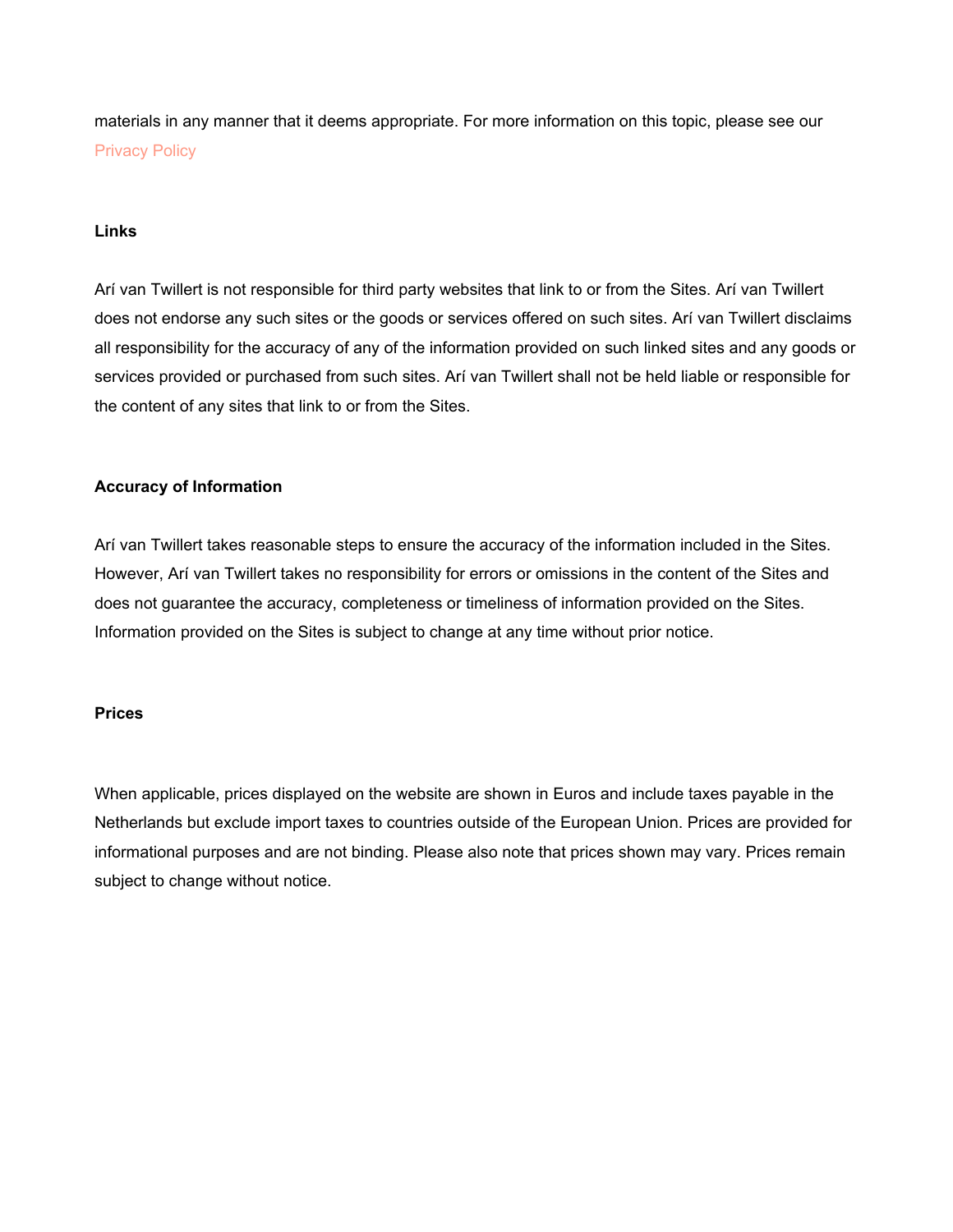#### **No Waiver**

The failure on the part of Arí van Twillert to enforce any part of these Terms shall not constitute a waiver of any of Arí van Twillert's rights hereunder for past or future actions.

#### **Questions, Comments, Communications, and Other Content Terms of Use**

By submitting a question, comment, communication or other content ("Statement") to www.arivantwillert.com ("the Site"), you hereby grant Arí van Twillert the perpetual, worldwide right and permission to use, post and repost your Statement, in whole or in part, either alone or accompanied by other material, with or without with your name, for any purpose whatsoever, including advertising, promotion or trade, in any media now known or hereafter invented, including, but not limited to, any and all Internet media (including the Site and any other Arí van Twillert websites and applications, third party sites, and social networking sites), in all forms of print, point-of-sale and publicity materials (e.g., press releases) and in Arí van Twillert's email marketing campaigns and newsletters.

You warrant and represent that all of the Statements you have made regarding Arí van Twillert and/or its products are true and accurately reflect your experience with Arí van Twillert and its products. You have made the Statements without any prior payment or promise of payment, or any other benefit having been made to me and without any expectation by you of any payment or benefit in return. You agree to notify Arí van Twillert immediately if any of the Statements no longer represent your true and honest experience and opinions. You agree that the Statements made by you may be used in whole or in part and may be paraphrased, amplified, shortened and/or put into conversational form to meet the requirements of copy or layout, provided that the general sense is not changed. Arí van Twillert expects all of its users to be respectful of other people. Your Statement will not be posted if it violates the following guidelines ("Guidelines") which prohibit any Statement that contains any of the following types of content:

- Obscenities, discriminatory language, or other language not appropriate for this Site or any public forum.
- Advertisements, 'spam' content, or references to other products, offers, or websites.
- Any content or materials which you do not own and/or are otherwise infringing or for which you have not secured all necessary rights.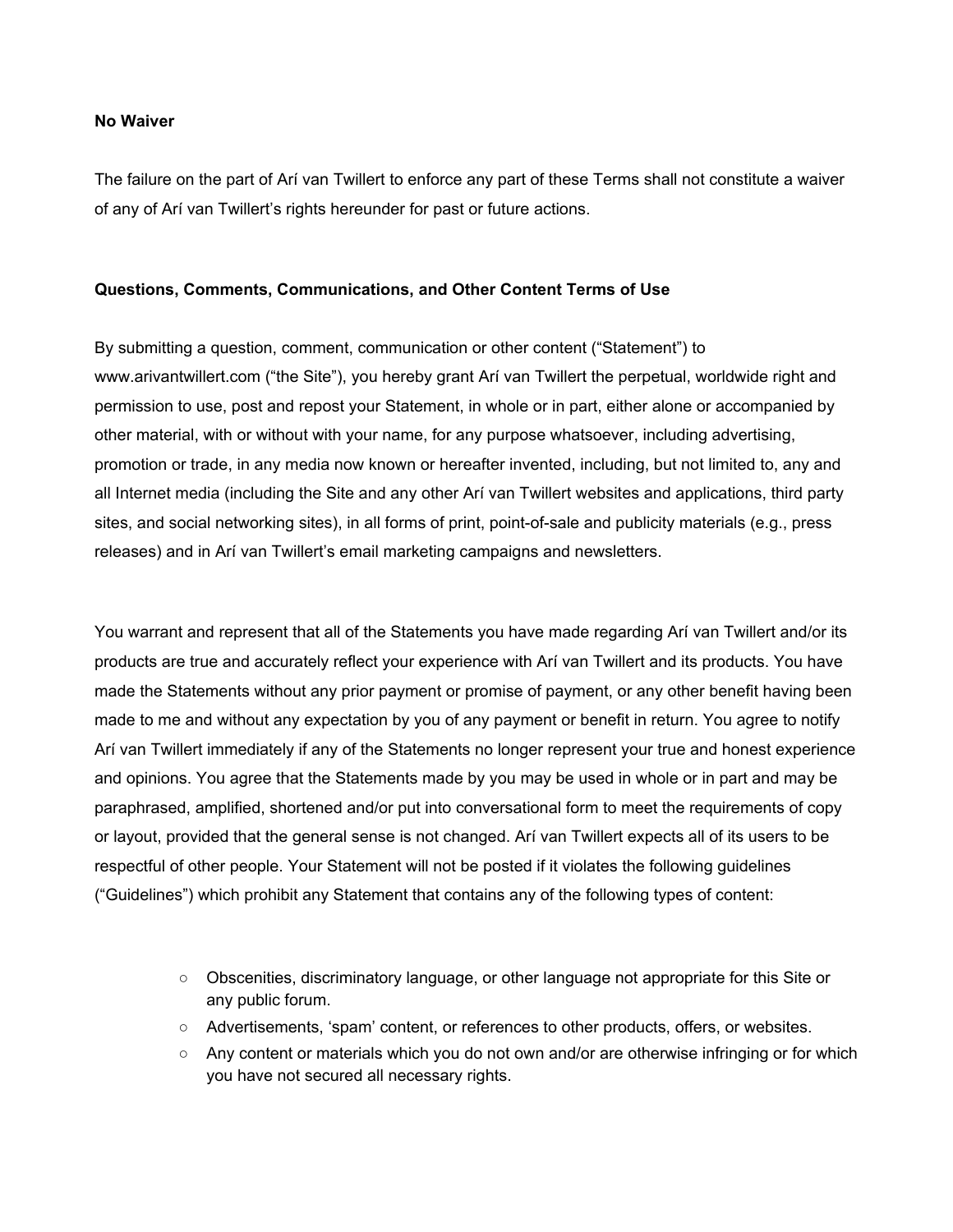- Email addresses, URLs (chanel.com ok), phone numbers, physical addresses, or other forms of contact information.
- Comments that harass, abuse, disparage, and/or defame another person or entity, including any other authors who post to this Site or any of their comments.
- Discussion of medical conditions or claims of medical effectiveness.
- Content that is false or misleading.
- Content that is unlawful or promotes unlawful activities.

# **Jurisdiction and Arbitration**

You hereby submit to the exclusive jurisdiction of the Dutch Arbitration Association (DAA) in connection with any dispute relating to, concerning, or arising out of this Legal Statement, the Privacy Policy, the Sites and/or an item purchased through the Sites. The arbitration will be conducted before a single arbitrator and will be held at the DAA location in Rotterdam, The Netherlands. Payment of all filing, administration, and arbitrator fees will be governed by the DAA's rules, unless otherwise stated in this paragraph. The arbitration before the DAA shall proceed solely on an individual basis without the right for any claims to be arbitrated on a class action basis or on a basis involving claims brought in a purported representative capacity on behalf of others. The arbitrator's authority to resolve and make written awards is limited to claims between you and Arí van Twillert alone. Claims may not be joined or consolidated unless agreed to in a writing by all parties. No arbitration award or decision will have any preclusive effect as to issues or claims in any dispute with anyone who is not a named party to the arbitration. YOU UNDERSTAND THAT BY AGREEING TO THIS ARBITRATION PROVISION YOU ARE WAIVING YOUR RIGHT TO MAINTAIN OTHER AVAILABLE DISPUTE RESOLUTION PROCESSES, SUCH AS A COURT ACTION, OR A CLASS ACTION. If you initiate a litigation or any other proceeding against Arí van Twillert in violation of this paragraph, and Arí van Twillert is the prevailing party in any such litigation or proceeding, you agree to pay Arí van Twillert's reasonable costs and attorneys' fees incurred in connection with its enforcement of this paragraph.

 THIS LEGAL STATEMENT SHALL BE GOVERNED BY AND CONSTRUED IN ACCORDANCE WITH THE LAWS OF THE NETHERLANDS WITHOUT REGARD TO ITS CONFLICTS OF LAWS RULES. For any matters which are not subject to arbitration as set forth in this Legal Statement, you irrevocably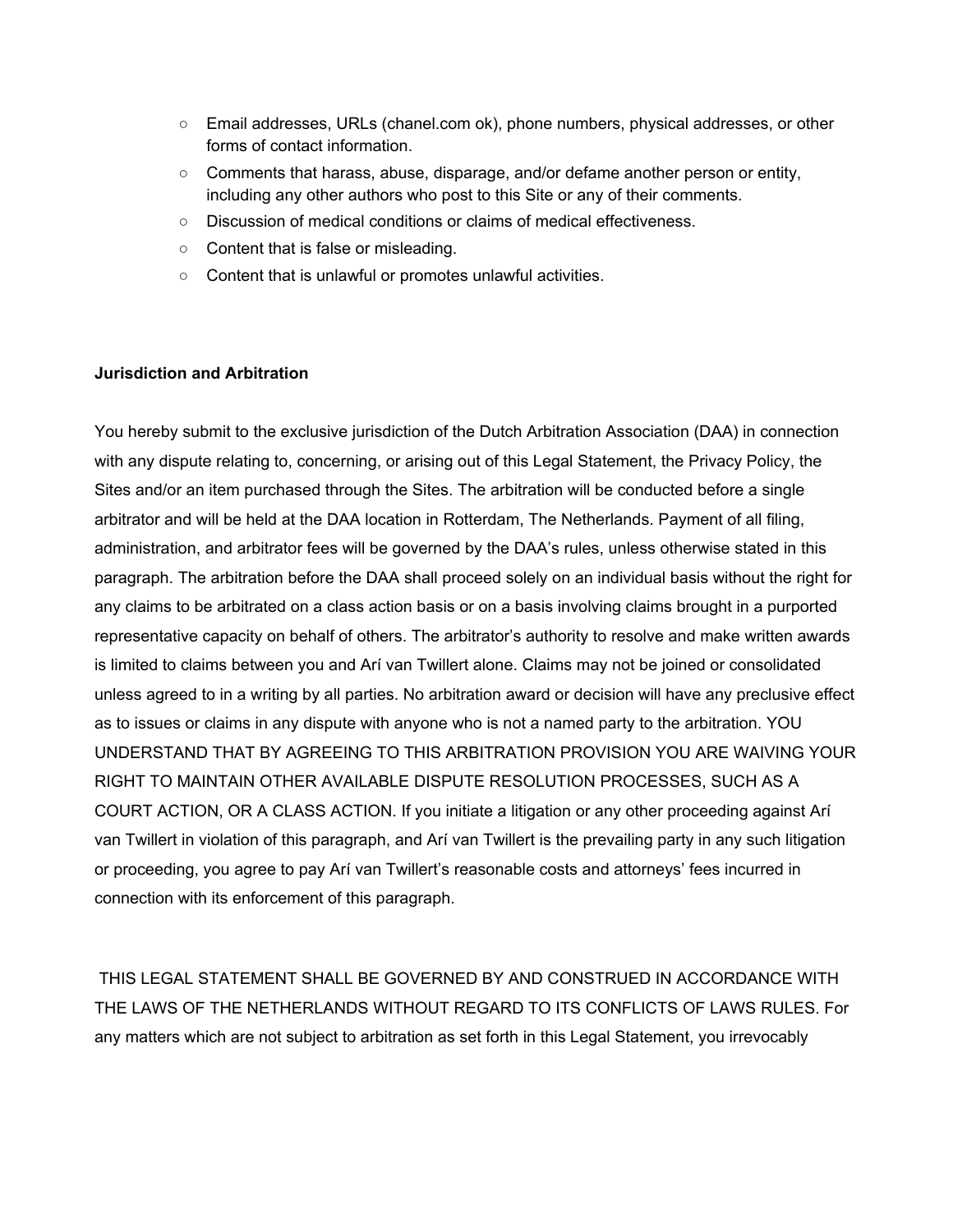submit and consent to the exclusive jurisdiction and venue of the courts located in the Netherlands. You agree not to raise the defense of forum non conveniens.

### **Miscellaneous**

You acknowledge and agree that these Terms, together with our **Privacy Policy, constitute the entire** agreement between you and Arí van Twillert with respect to the use of the Sites.

Arí van Twillert may change these Terms at any time by posting changes on the Sites. Any changes are effective immediately upon posting. The continued use of the Sites constitutes your agreement to any revised Terms.

The Sites are not intended to provide any medical information.

BY USING THE SITES, YOU SIGNIFY YOUR UNDERSTANDING AND AGREEMENT TO COMPLY WITH THE TERMS & CONDITIONS OF USE.

*By ordering or pre-ordering at www.arivantwillert.com you agree to our Terms and Conditions.*

# **Return Policy**

We expect you to love each hand crafted item that you purchase from us. With our jewelry and accessories we offer a 14-day return policy from the date you receive your items. At your request within 14 days from date of receipt, we will either refund you the price of the item or offer an exchange. If you wish to do this please take care when trying the items as they must be returned in a new and unworn condition. Items which are not returned in new and unworn condition, to be determined by the Arí van Twillert team, cannot be returned or exchanged. Return shipping must be arranged and paid for by the client.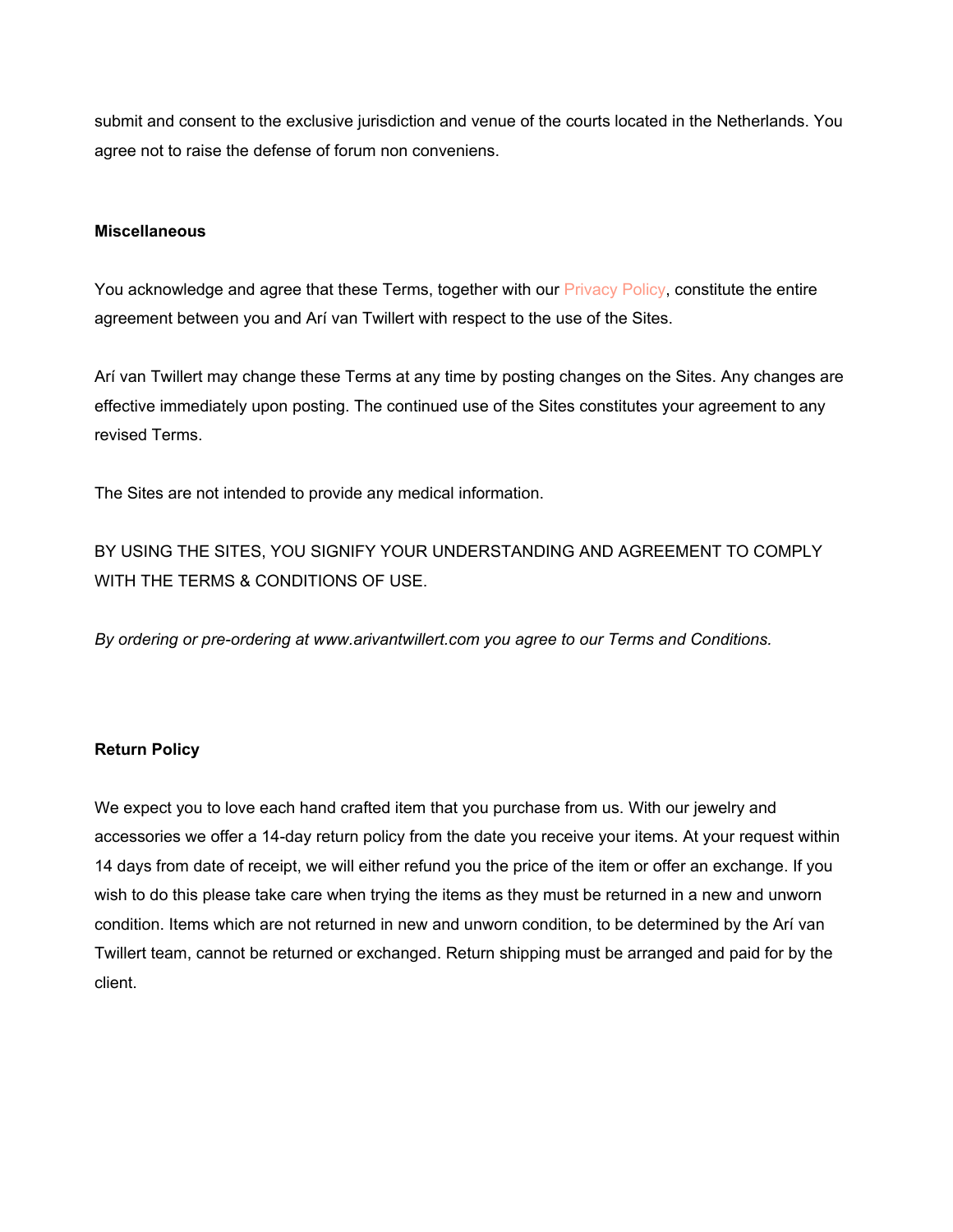Due to import tax on items returned to the Netherlands from outside the European Union, we are unable to accept returns from non-EU countries. Items delivered to non-EU countries can be exchanged only.

Please notify us by e-mailing info@arivantwillert.com or your sales representative or by telephoning so that we can arrange the return for you. You can also use the Consumentenbond [Model Withdrawal Form](https://www.consumentenbond.nl/binaries/content/assets/cbhippowebsite/tests/online-kopen/modelformulier-ontbinding-herroeping-2014.pdf) to request a return or exchange.

We do not accept returns from any of our bespoke garments as they are custom made and created with each of our customers for their specific needs, following an extensive initial consultation. We offer two fittings as standard with each purchase during which time the client can provide feedback regarding her needs.

#### **Bespoke Garments**

*Deposits:* Excluding deposits on pre-order items, all of our deposits are non refundable. The deposits for custom fit or bespoke bras is €95. This amount is non-refundable, non-negotiable, and can be changed by Arí van Twillert at any time without notice prior to payment of the deposit.

The deposit is required to secure a place in our order queue as each item must be scheduled precisely owing to the complex nature of our unique production techniques. The payment of a deposit does not indicate the time or date of the initial fitting or delivery of the completed garment, it is up to Arí van Twillert to decide when a position in production is available.

*Initial fitting and consultation:* Arí van Twillert will work with you to find a fitting time that works for you in Rotterdam, however if you would like to book a fitting at a place of your convenience, such as your home, additional fees will apply to be paid ahead of the initial fitting and consultation. We offer two additional fittings as standard with each purchase during which time the client can provide feedback regarding her needs.